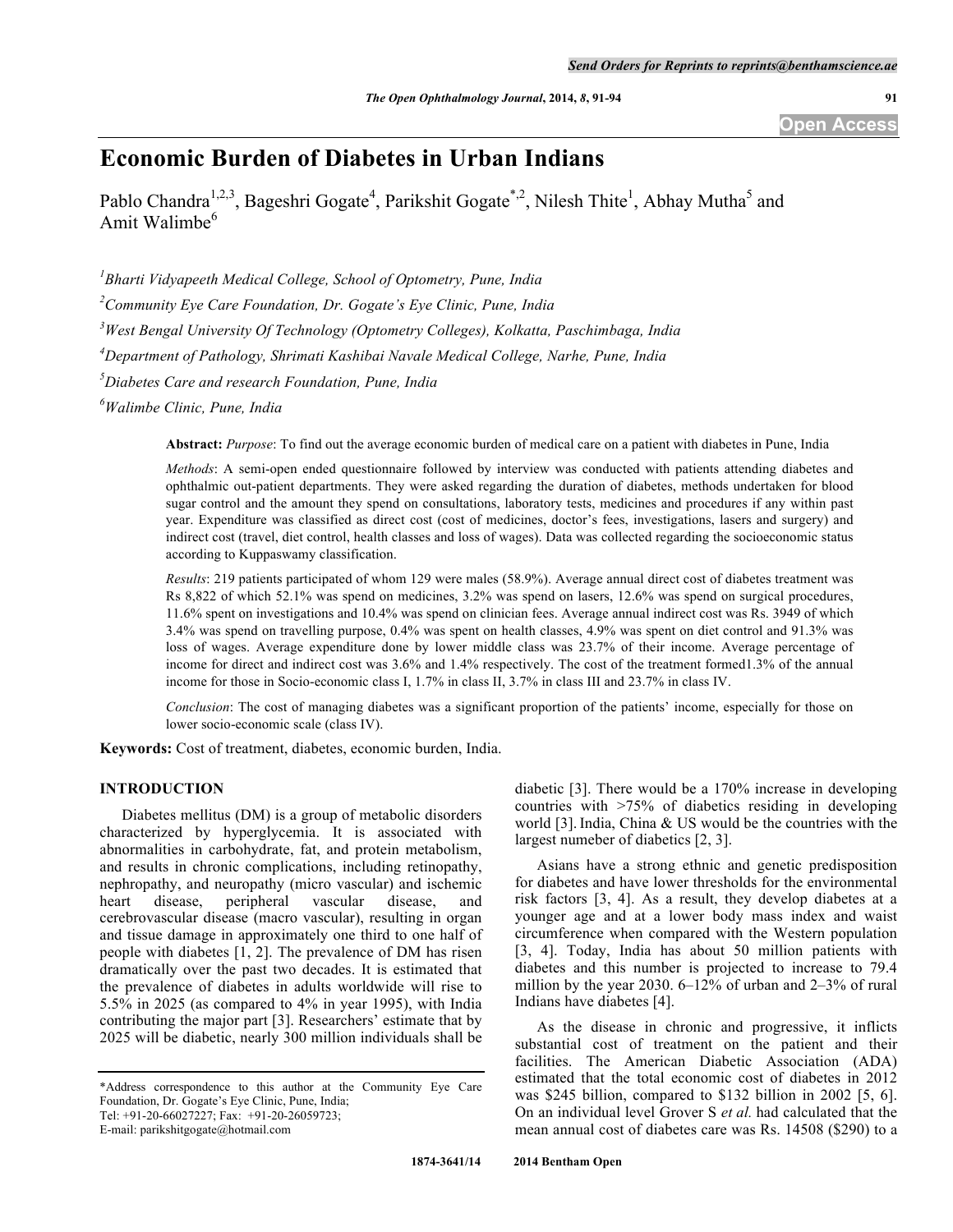patient of which 68% was direct cost and 28.8% indirect cost [7].

The aim of our study was to gauge the average economic burden of medical and eye care on a patient with diabetes in a large city in India. In lieu of this the direct and indirect expenditure on management of insulin dependent and non insulin dependent diabetes patients was studied. This was corelated with the duration of diabetes and social class.

## **METHODS**

This study aimed to find out the cost of the individual which he/she had to incurs to comply with the treatment of diabetes. The cost was divided into two headings direct and indirect costs. Direct cost consisted of cost of medicines, doctor's fees, cost of investigations, cost of spectacles, and cost of lasers sittings for ocular complications and cost of surgery, if any. Indirect costs were expenditures incurred by patients for travelling to the doctor, in nutritional and dietary advice and wages or earnings lost because of treatment of diabetes. The respondents were assigned to different socioeconomic strata by the Kuppaswamy classification [8] and we tried to find the percentage of income spend on diabetes for different social classes. Kuppaswamy classification for socioeconomic grading was used in to grade the patient into different socioeconomic group to measure socio economic status of urban families. The original version 1976 version had been updated by Mishra and Singh in 2003 and Kumar *et al.* in 2007 [8]. The 2007 version was used for this study [8].

A semi open ended questionnaire was administered to patients attending two diabetic and one ophthalmology clinic. The questionnaire comprised of demographic questions, those related to socio economic status of the patient like monthly income, educational qualification, professional details which were used to classify the patient into different socio economic classes with the help of Kuppaswamy classification. The questionnaire also comprised questions regarding years of diabetes diagnosed, number of centers attending for ocular health and physical activities done. Clinical questionnaire also consist of number of laser sitting for diabetic treatment, number of surgical treatment done, number of glass changes done per year, number of times blood sugar check was done.

The questionnaire was framed by doing a focused group discussion with patients. The questionnaire consisted of 27 questions, and it was administered by a single investigator and was followed by a semi-structured Interview.

## **RESULT**

Total 219 patients were screened and administered a questionnaire containing the questions regarding the cost. It was done in three clinics (one ophthalmic and two diabetic) from 1st of September 2011 to 31st of January 2012. Out of total subjects,  $129 (58.1%)$  were males and 90 (41.1%) were females. Their ages ranged from 21to 80 years (mean 54.9yrs, std dev 12.6 years) and they had been known diabetics for 2 to 34 years (mean 8 yrs, std dev 7.05 years). 86.4% were using oral anti diabetic agents while the rest were on insulin. 164 (74.9%) participants had diabetes for 1- 10 years, 46 (21%) for 11-20 years, 7 (3.2%) for 21-30 years while  $2(0.9\%)$  had it for  $>30$  years.

The average monthly income of the sample was Rs. 20,000 out of which Rs.735 (3.6%) was spent on direct cost and Rs. 329 (1.4%) was spent on indirect cost. Average annual direct cost of diabetes treatment was Rs 8,822 of which 52.1% was spend on medicines, 3.2% was spend on lasers, 12.6% was spend on surgical procedures, 11.6% spent on investigations and 10.4% was spend on clinician fees. Average annual indirect cost was Rs. 3,949 of which 3.4% was spend on travelling purpose, 0.4% was spent on health classes, 4.9% was spent on diet control and supplements while 91.3% was loss of wages. There was a positive correlation with duration of diabetes (*P*= 0.013 by using Fisher exact test). There was no significant difference in expenditure of patients on insulin and those on only oral anti-diabetic agents (by using 2 independent sample t-test p= 0.464).

Table **1** demonstrates the average monthly income of each social class. In social class I, 1.2% of monthly income was spent on direct cost for diabetes and 0.03% was used for indirect cost. In social class II, 3.6% was spent on direct cost of diabetes and 2.4% was spent on indirect cost; while in social class III, 3.4% was spent on direct cost of diabetes and 0.3% was spent on indirect cost; and in social class IV, 21.9% was spent on direct cost and 1.8% was spent on diabetes.

## **DISCUSSION**

Diabetes is a chronic life style dieases that has numerous systemic and ocular manifestations. The cost of diabetes can be a major burden as the dieases does not have cure and its complications increase with increasing duration of the disease. This was seen in our study, a positive correlation of increasing cost with duration of diabetes (*P*= 0.013 by using Fisher exact test). People with diagnosed diabetes, on

**Table 1. Cost of treating diabetes as a proportion of monthly income for each social class of patients.**

| Social<br><b>Class</b> | <b>Mean Monthly</b><br>Income (INR) | <b>Mean Monthly</b><br>Direct Cost (INR) | Mean monthly indirect<br>$cost$ (INR) | Percentage (%) Money Spend with Respect to Mean Monthly<br><b>Income Type of Cost</b> |                      |
|------------------------|-------------------------------------|------------------------------------------|---------------------------------------|---------------------------------------------------------------------------------------|----------------------|
|                        |                                     |                                          |                                       | <b>Direct Cost</b>                                                                    | <b>Indirect Cost</b> |
|                        | 103,125.00                          | 1.322.24                                 | 25.94                                 | 1.3%                                                                                  | $0.03\%$             |
| П                      | 19.607.69                           | 701.02                                   | 483.91                                | 3.6%                                                                                  | 2.5%                 |
| Ш                      | 16.901.96                           | 576.76                                   | 53.45                                 | 3.4%                                                                                  | $0.3\%$              |
| IV                     | 4,785.71                            | 1,048.15                                 | 84.50                                 | 21.9%                                                                                 | $.8\%$               |

INR: Indian Rupees.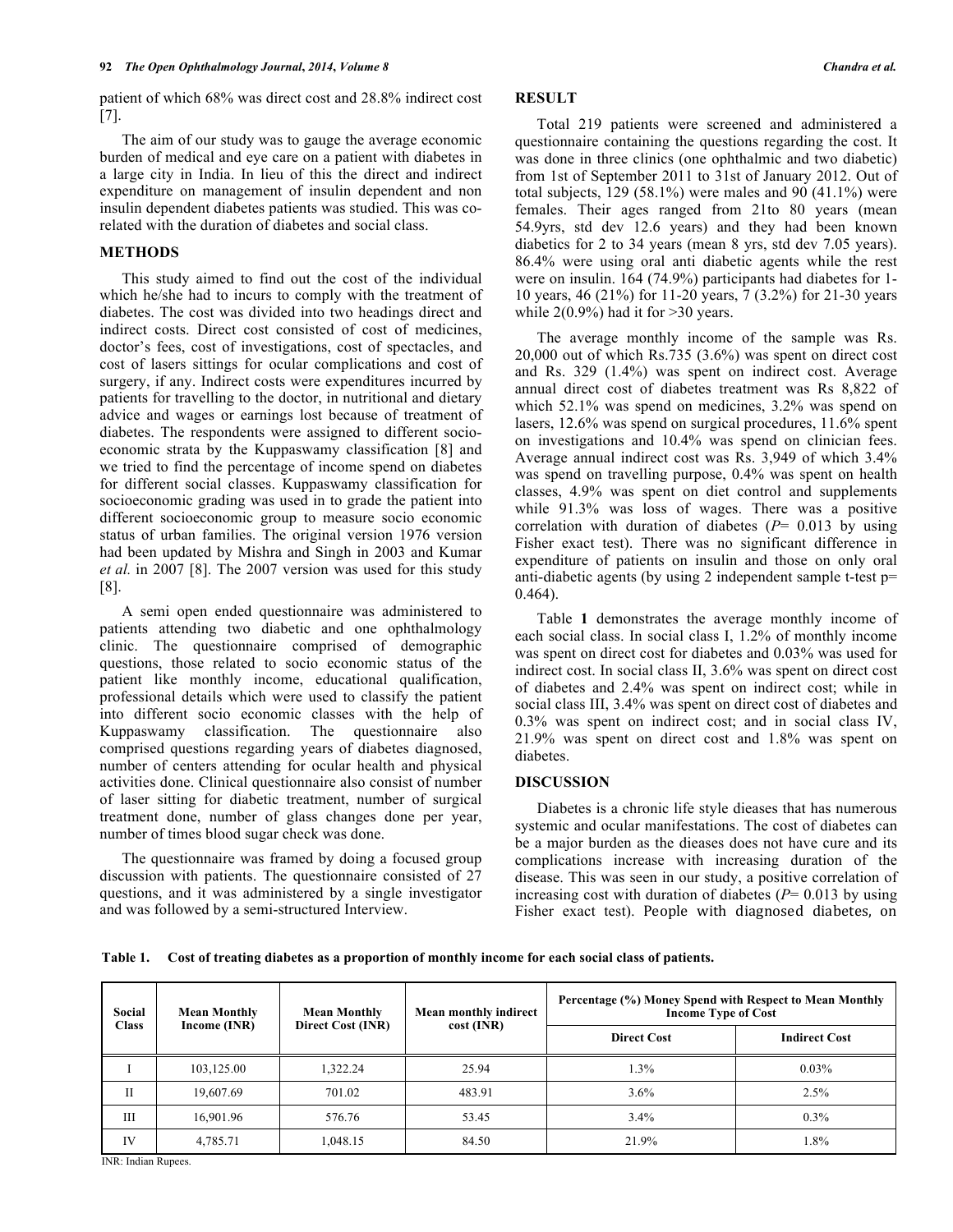average, have medical expenditures approximately 2.3 times higher than what expenditures would be in the absence of diabetes in developed countries like U.S. [6].

Our study demonstrate that patients spend an average of 2 to 5% of their family income on the disease. This is an consonanc with results published by Kumar A, *et al*., where direct cost consists of 1-3% of the gross family income [9]. Purchase of medicines was the chief economic burden accounting for almost half the direct expense of the disease followed by surgical(12.6%) and Lasers treatment (3.2%). The clamour for generic drugs that would greathy reduce the cost of medicines is serious and rightful issue and would greathy reduce the economic burden of this disease, especially in lower middle class and poor patients.

Of the average direct cost, only 10.4% was spent on doctor's consultation fees. Thus diabetic patients should be educated that if they have regular check ups the cost of managing their disease shall be less, not more, as their dieases would have fewer complications. Mohan *et al*. found that only 75% of residents in Chennai knew of diabetes [10]. Only 22% were aware that it was preventable, while only 12% knew of its risk factors. Even in known diabetics, only 40.6% were aware of its complications [10]. The amount spent on diet and health and gym facilities was negligible in this study. The medical fraternity, pharmaceutical industry and the governments need to increase awareness regarding the cause, preventable nature and potential complications if diabetes. Only proper health education would ensure that people take the disease seriously and ensure strict control by regular check-ups. On comparing the cost of treatment in patients who take insulin on a regular basis as compared to those who did not, suprisingly there was no statistically significant difference.

Patients in socioeconomic class III and IV spend a larger proportion of their income in managing diabetes in the latter upto one fourth of all their annual earning. One reason may be that the poor are less aware of the risk factors of diabetes and importance of regular monitoring and compliance and hence may be having more complications. Also the cost of managing the disease is significant as public hospitals (local and state government) do not offer medicines which have to be purchased. Over the past decade rapid economic growth, urbanisation, changes in lifestages, eating habits and household gadgets have improved calorie intake and reduced calorie output. This has to led rapid increase in diabetic population. Diabetes is no more a disease of the rich but is seen in middle, lower middle and poorer classes too. It is the latter ones who shoulder a disproportionate burden of the cost of managing diabetes.

Health insurance coverage in India is very less, and out of pocket payments predominate [11, 12]. The government and few industries provides some cover to their employees. But in most cases this is limited to indoor hospital admissions and not out-patient consultations, investigations and pharmacy purchases that form the bulk of the economic burden of diabetes.

Diabetes unlike commen cold, typhoid, accidents, broken bones or cataracts is not a one time diease but one is the lifelong companion to the patient. Unless patients do not understand the cause and the risks of the dieases and its complication, good control is difficult and poor control is

associated with spiralling cost. We hope our study shall promote more research into the economic consideration of diabetic treatment. It shall also spur physicians, ophthalmologist, optometrist and their health care providers to understand the ecconomic impact of this dieases on the patient and his family and find ways to minimise it.

Our study is limited by the fact that it was questionnaire based on walk-in patients in clinics. The expenses are as reported by the patients and thus subjective. We donot have data on those who did not visit doctors. Most of our patients were middle and lower middle class in an urban connubaration. We had asked about alternative medical therapy in our open ended question about what else the patient's do about diabetes. Many are known to try Ayurvedic preperations like those based on fenugreek but we did not elicit any significant responsee. Only 4.9% was spent on diet control and supplements. This may be an underestimation as respondents may be unwilling to disclose what is considered by some as not so scientific form of treatment.

This study demonstrates that patients spends a significant proportion of their income in managing diabetes. The portion gets more the lower in the economic class of the patient. Low income group patients spend upto one fifth of their income in managing the dieases.

## **CONFLICT OF INTEREST**

The authors confirm that this article content has no conflict of interest.

## **ACKNOWLEDGEMENTS**

Special thanks to Shrivallabh Sane for statistical analysis.

#### **Source of Funding**

Community Eye Care Foundation, Pune, India.

#### **APPENDICES**

## **Appendix A. Kuppuswami's method of classification (Urban) 2007 revision.**

|   | <b>Item</b>                                              | Score          |
|---|----------------------------------------------------------|----------------|
|   | <b>EDUCATION</b>                                         |                |
|   | Professional degree, honors degree, post graduate degree | 7              |
|   | Graduation                                               | 6              |
| A | Intermediate, post high school diploma                   | 5              |
|   | High school certificate                                  | 4              |
|   | Middle school certificate                                | 3              |
|   | Primary school or literate                               | $\overline{c}$ |
|   | Illiterate                                               | 1              |
|   | <b>OCCUPATION</b>                                        |                |
|   | Professional                                             | 10             |
| R | Semi professional                                        | 6              |
|   | Clerk, shop owner, farm owner                            | 5              |
|   | Skilled worker                                           |                |